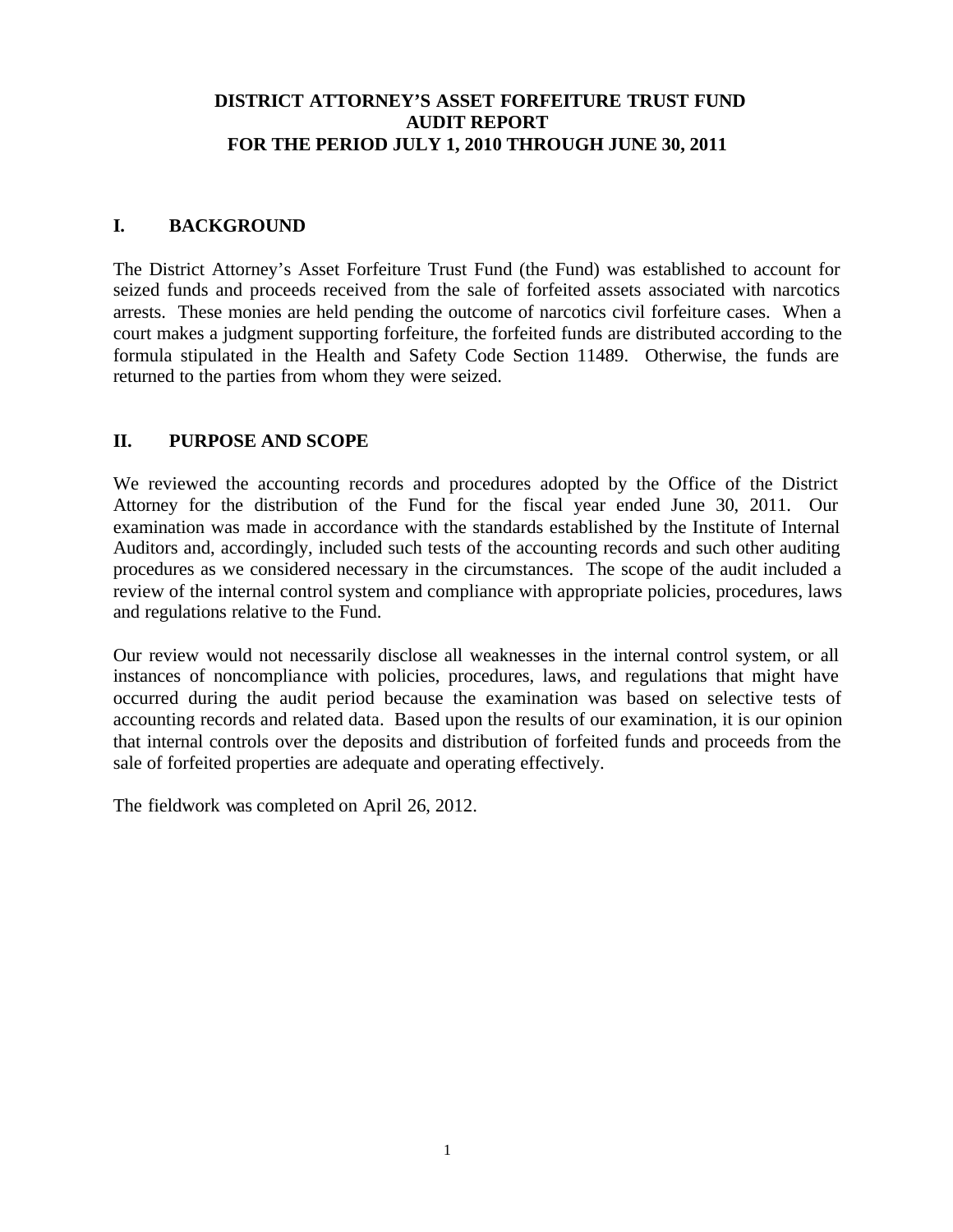# **DISTRICT ATTORNEY'S ASSET FORFEITURE TRUST FUND AUDIT REPORT FOR THE PERIOD JULY 1, 2010 THROUGH JUNE 30, 2011**

## **III. CURRENT AUDIT COMMENTS**

## **A. Asset Forfeiture Trust Fund**

The Fund's balance as of June 30, 2011 was computed as follows:

| Holding Account Balance, July 1, 2010              | \$<br>454,613 |
|----------------------------------------------------|---------------|
| Add: Excess Receipts Over Disbursements            | 555,356       |
| Holding Account Balance, June 30, 2011             | 1,009,969     |
|                                                    |               |
| Narcotics Trust Sub-Account Balance, July 1, 2010  | 1,080,825     |
| Add: Net Revenues Received During Fiscal Year      | 25,812        |
| Narcotics Trust Sub-Account Balance, June 30, 2011 | 1,106,637     |
| Total Fund Balance, June 30, 2011                  | 2,116,606     |

We noted that the fund balance per the District Attorney's subsidiary accounting records as of June 30, 2011 agreed to the County's general ledger system. Monthly reconciliations were also performed on a regular basis during the audit period.

### **B. Narcotics Trust Sub-Account**

The Narcotics Trust Sub-Account was established to segregate the District Attorney's portion of forfeited funds from the funds held for pending cases. We reviewed the activities of the sub-account and noted that transactions were properly recorded, supported and authorized. Our review disclosed that the District Attorney's portion of forfeited funds was correct and computed as follows:

| Narcotics Trust Sub-Account Balance, July 1, 2010  | \$1,080,825            |
|----------------------------------------------------|------------------------|
| Add: Net Revenues Received During Fiscal Year      | 25,812                 |
| Narcotics Trust Sub-Account Balance, June 30, 2011 | $\frac{\$}{1,106,637}$ |

We noted that the Narcotics Trust Sub-Account balance per the District Attorney's subsidiary accounting records as of June 30, 2011 was in agreement with the County's general ledger system. Monthly reconciliations were performed on a regular basis during the audit period.